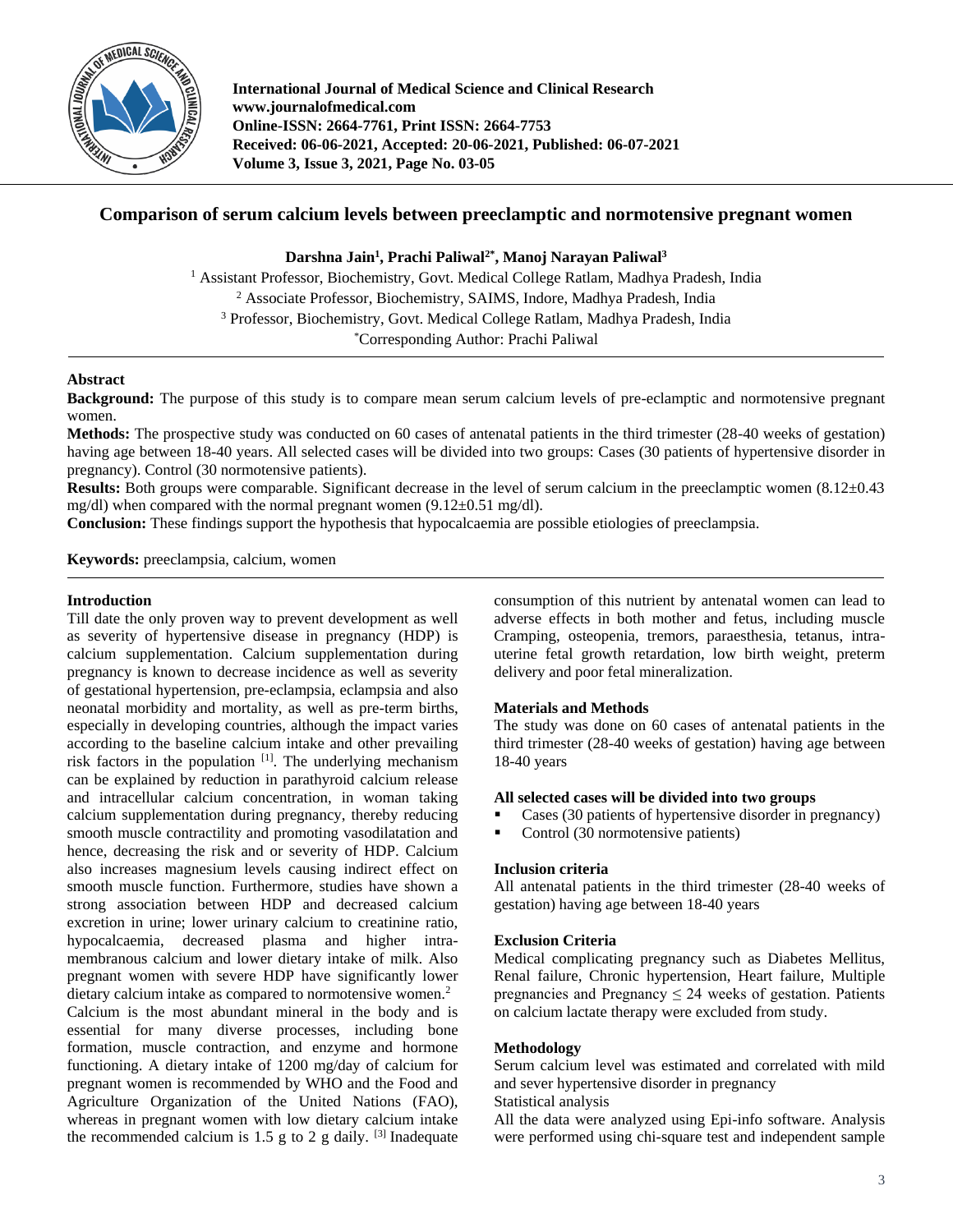student t test. P values <0.05 were considered to be significant.

### **Observations**

**Table 1:** Comparison of general characteristic between the preeclamptic women and normal pregnant women

| <b>Contents</b>       | <b>Cases</b> |      | <b>Controls</b> |      | p-value |
|-----------------------|--------------|------|-----------------|------|---------|
|                       | Mean         | S.D  | Mean            | S.D  |         |
| Age                   | 23.03        | 3.44 | 22.92           | 3.12 | >0.05   |
| <b>BMI</b>            | 28.12        | 4.70 | 22.01           | 3.16 | < 0.05  |
| Gravid                | 1.43         | 0.50 | 1.42            | 0.62 | >0.05   |
| Parity                | 0.49         | 0.50 | 0.51            | 0.50 | >0.05   |
| Hemoglobin            | 10.16        | 1.42 | 10.29           | 1.06 | >0.05   |
| Serum Calcium (mg/dl) | 8.12         | 0.43 | 9.12            | 0.51 | < 0.05  |

Both groups were comparable. Significant decrease in the level of serum calcium in the preeclamptic women (8.12±0.43 mg/dl) when compared with the normal pregnant women  $(9.12\pm0.51 \text{ mg/dl}).$ 

## **Discussion**

Hypertensive disorders of pregnancy are associated with increased morbidity and mortality, especially during delivery. Our study was conducted to assess the levels of serum  $Ca^{2+}$  in pregnant women with PIH compared to that in normal pregnancy. It also identified factors that may contribute to an increased risk of PIH. To date, no such study has been conducted in our area.

Both groups were comparable. Significant decrease in the level of serum calcium in the preeclamptic women  $(8.12\pm0.43)$ mg/dl) when compared with the normal pregnant women  $(9.12\pm0.51 \text{ mg/dl}).$ 

The data supported that the lowered calcium levels might be a cause in the development of preeclampsia. The effect of the serum calcium on the changes in the blood pressure could be explained by the level of intracellular concentration of calcium.

The increase in the intracellular calcium concentration when the serum calcium level went lower lead to constriction of the smooth muscles in blood vessels and an increase in vascular resistance.

Abdelmarouf H. Mohielden et al, 2007<sup>[4]</sup> showed in their studies that the mean calcium concentration in the preeclampsia group is significantly lower than the normal pregnant women.

Several studies had examined the effects of the calcium supplementation on blood pressure during pregnancy thus investigating the role of calcium supplementation and its effects on blood pressure. In 1996, Bucher HC *et al* [5] conducted a meta- analysis of randomized controlled trials on the effect of calcium supplementation on preeclampsia. They concluded that the supplementation during pregnancy leads to a reduction in both systolic and diastolic blood pressure and preeclampsia.

This study result was similar to the result of various other studies like Nasser O Malas *et al*., [6] Kanchanpan Sukonpan *et al*., [7] Chanvitya Punthumapol MD *et al*., [8] Idogun ES *et al*., [8] Jain S *et al*. [10] The present study result was contradictory to some studies that the mean serum calcium

levels in preeclampsia were not different from normal pregnancy like A Amirabi *et al*., [11] Villanueva S *et al*., [12] Magri *et al*. [13] A tendency to relative maternal hypocalcaemia during pregnancy has been recognised for more than 40 years. Total calcium tends to decrease over the course of pregnancy in normal women and decreased significantly during pregnancy in women who developed preeclampsia. The decrease in serum calcium levels principally involves the protein bound portion and haemodilution. Belzian and associates 1983 noted decreased calcium levels in preeclampsia and achieved decrease in blood pressure with calcium supplementation  $[14, 15]$ .

#### **Conclusion**

Therefore the calcium consumption should be encouraged during the second and third trimesters of pregnancy. The dietary supplements of calcium in the form of milk, cheese, soya bean products, leafy vegetables etc., during pregnancy could result in the reduction of incidence of preeclampsia. The direct supplementation therapy of these elements can be considered for the women with preeclampsia to ensure the child survival and the safe motherhood.

#### **References**

- 1. Ozkan H, Cetinkaya M, Koksal N, Ozmen A, Yildiz M. Maternal preeclampsia is associated with an increased risk of retinopathy of prematurity. Journal of Perinatal Medicine,2011:39(5):523-7.
- 2. Imdad A, Jabeen A, Bhutta ZA. Role of calcium supplementation during pregnancy in reducing risk of developing gestational hypertensive disorders: a metaanalysis of studies from developing countries. BMC Public Health,2011:11(3):S18. doi:10.1186/1471-2458- 11- S3-S18.
- 3. Hofmeyr GJ, Atallah AN, Duley L. Calcium supplementation during pregnancy for preventing hypertensive disorders and related problems. Cochrane Database Syst Rev, 2006, 19(3). CD001059. Review. Update in: Cochrane Database Syst Rev, 2010, (8). CD001059. PubMed PMID: 16855957.
- 4. Abdelmarouf H Mohieldein, Asma A Dokem, Yousif H M, Osman, Hamza M. A Idris. Serum calcium level as a marker of pregnancy induced hypertension. Sudan JMS,2007:2(4):245-48.
- 5. Bucher HC, Guyatt GH, Cook RJ. Effects of calcium supplementation on pregnancy induced hypertension and preeclampsia. A meta-analysis of randomized controlled trials. JAMA,1996:275:1113-7.
- 6. Naser O, Malas. Does serum calcium in preeclampsia and normal pregnancy differ? Saudi Med J,2001:22(10):868- 71.
- 7. Kanchanpan Sukonpan, Vorapong Phupong. Serum calcium and serum magnesium in normal and preeclamptic pregnancy. Arch Gynaecol Obstet,2005:273(1):12-6.
- 8. Chanvitya Punthumapol, Boonsri Kittichotpanich. Serum calcium, magnesium and uric acid in preeclampsia and normal pregnancy. J Med Assoc Thai,2008:91(7):968-73.
- 9. Idogun ES, Imarengiaye CO, Momoh SM. Extracellular calcium and magnesium in preeclampsia and eclampsia.